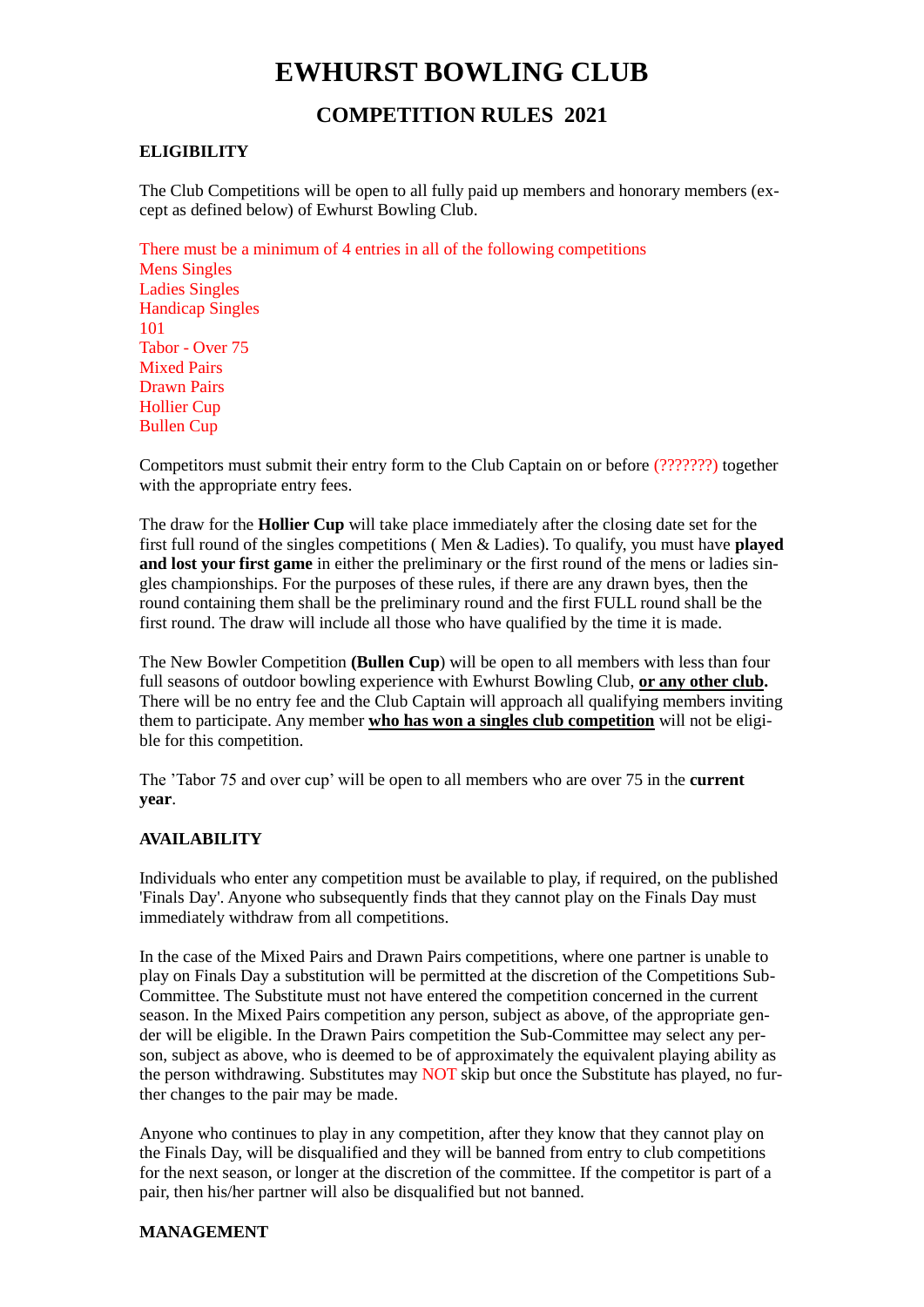The competitions shall be under the management of the Competitions Sub-Committee comprising of the Club Captain and the two Vice Captains. This committee will be responsible for the conduct of the competitions. The committee will decide all questions and disputes that may arise. The decisions of the committee shall be final and binding on all parties.

### **CONDITIONS**

The competitions shall be played under the laws currently published by Bowls England unless specifically amended by these rules.

## **DRAWS**

The draws for the competitions will be made prior to the beginning of the playing season and the Competitions Lists will be displayed on the Club notice board at the start of the season.

The competitor appearing first in the draw shall be the **CHALLENGER** and the competitor appearing second shall be the **OPPONENT**.

## **COMPLETION OF ROUNDS**

The dates by which the various rounds must be played will be clearly shown on the Competition Lists. **ALL COMPETITORS ARE EXPECTED TO PLAY THEIR COMPETI-TIONS BY THAT DATE.**

**In the case of games not played by the scheduled date, THE CHALLENGER WILL BE AWARDED THE GAME.** (See 'Duties' below)

However, if for any reason, competitors are unable to complete their game by the scheduled date, or are unable to make, or do not receive, a challenge by up to a week before the scheduled date, then they should approach a member of the Competitions Sub-Committee who will adjudicate the settlement of the result. The Competitions sub-Committee decision shall be final. Apart from results, and winners names, no other entry may be made on, or deleted from, the Competition Lists, except by a member of the Competitions Sub-Committee.

## **DUTIES OF CHALLENGER AND OPPONENT**

It is the duty of the **CHALLENGER** to make himself known to his **OPPONENT** and to arrange a date for the match to be played.

If an arrangement proves difficult, then the strict rule shall apply that the **CHALLENGER** shall give his **OPPONENT** THREE dates on which he is prepared to play. Each of these dates must be prior to the scheduled date for the completion of the round. If the **OPPONENT** cannot meet any of these dates then the **CHALLENGER** will go through. The **CHALLENGER** will find a marker for a singles game who should be acceptable to the **OPPONENT**, aceptance should not be unreasonably withheld.

When the match has been played and the winner decided, the winner shall enter his name into the next round on the Competition List**, together with the scores.**

## **INDIVIDUAL SINGLES CHAMPIONSHIPS**

- 1. The games will be played as a normal singles game and Bowls England's rules will apply. **The winner will be the first player to reach 21 shots.**
- 2. At the start of the game the Marker will spin a coin and the CHALLENGER will call for the decision whether or not to take the mat.

## **INDIVIDUAL HANDICAP COMPETITION**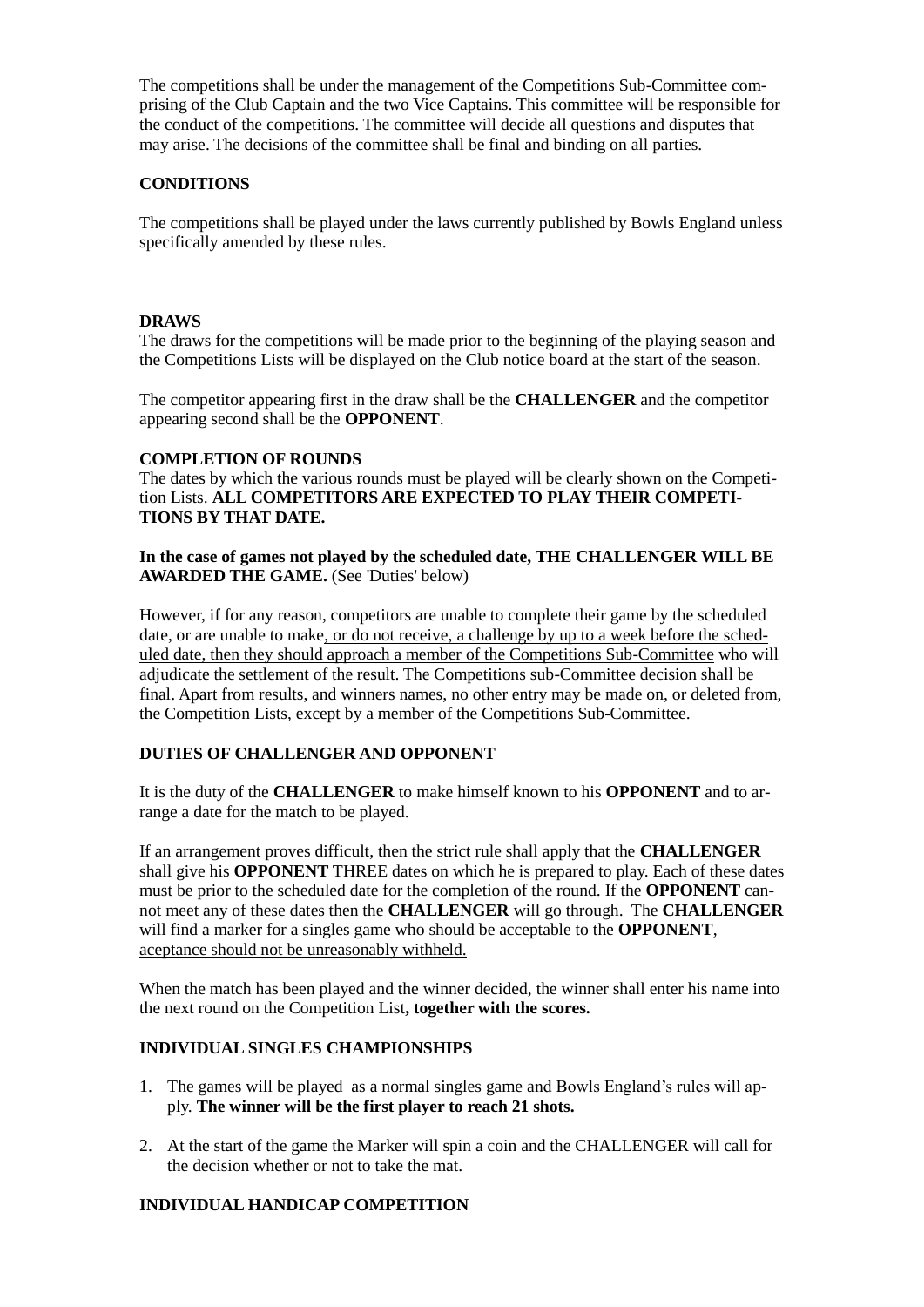- 1. The games will be played as normal singles games and Bowls England's rules will apply. **The winner will be the first player to reach a score of 21 shots**
- 2. At the start of the game the Marker will spin a coin and the CHALLENGER will call for the decision whether or not to take the mat.
- 3. The Competitions Committee has awarded each competitor a handicap which is shown against the competitor's name on the Competition List.
- 4. **Handicapping (See Item 3) -** the figure shown **(0-5**) indicates the number of shots that will be given to each player.

## **DRAWN AND MIXED PAIRS COMPETITIONS**

- 1. These games will be played as normal pairs games and Bowls England rules will apply. The winners will be the pair with the highest number of shots after 18 **ends** have been completed.
- 2. At the start of the game the **OPPONENTS** (lower pair) will spin a coin and the **CHAL-LENGERS** (top pair) will call for the decision whether or not to take the mat.
- 3. The challenging pair will keep the score card and the opposing pair will keep the score board up to date.
- 4. If the scores are tied after 18 ends, a 19th end is to be played and the winners of this end shall be the winners of the game. For the 19th end the players will toss a coin and the mat will be placed two metres from the ditch. The pair winning the toss may elect to deliver the jack and the first wood or pass the jack (and delivery of the first wood) to their opponents.

## **'101 up' SINGLES COMPETITION – Please Note Items 5 and 6**

This competition will be played as a normal singles game with the following differences :-

1. The bowls will score as follows, irrespective as to whom they belong :-

| Shot   | 4 points |
|--------|----------|
| Second | 3 points |
| Third  | 2 points |
| Fourth | 1 point  |

- 2. The winner is the first player to score 101 points.
- 3. Where both players are close to '101' (e.g. both scores exceed 91). **The shot wood only will be scored if this results in one player reaching 101** and that will be the end of the game. If 101 has not been reached then the second wood will be scored followed, if necessary, by the third wood and again, if necessary, by the fourth wood.
- 4. No marker is required. The Jack will be delivered by the winner of the toss or the holder of the shot wood on the previous end. The Jack will be played to where it is delivered, without centring, provided that it is within the rink and more than 2 metres from the far ditch and not less than 23 metres from the front of the mat. If the Jack is delivered outside these limits it will be redelivered by the opposing player.
- 5. **Touchers do not signify. All bowls in the ditch and off the green, are dead.**
- 6. **A Jack in the ditch is dead. When the Jack is moved off the rink or into the ditch, Five points are awarded to the opposing player.**

**HOLLIER CUP COMPETITION** (See 'Eligibility' above)